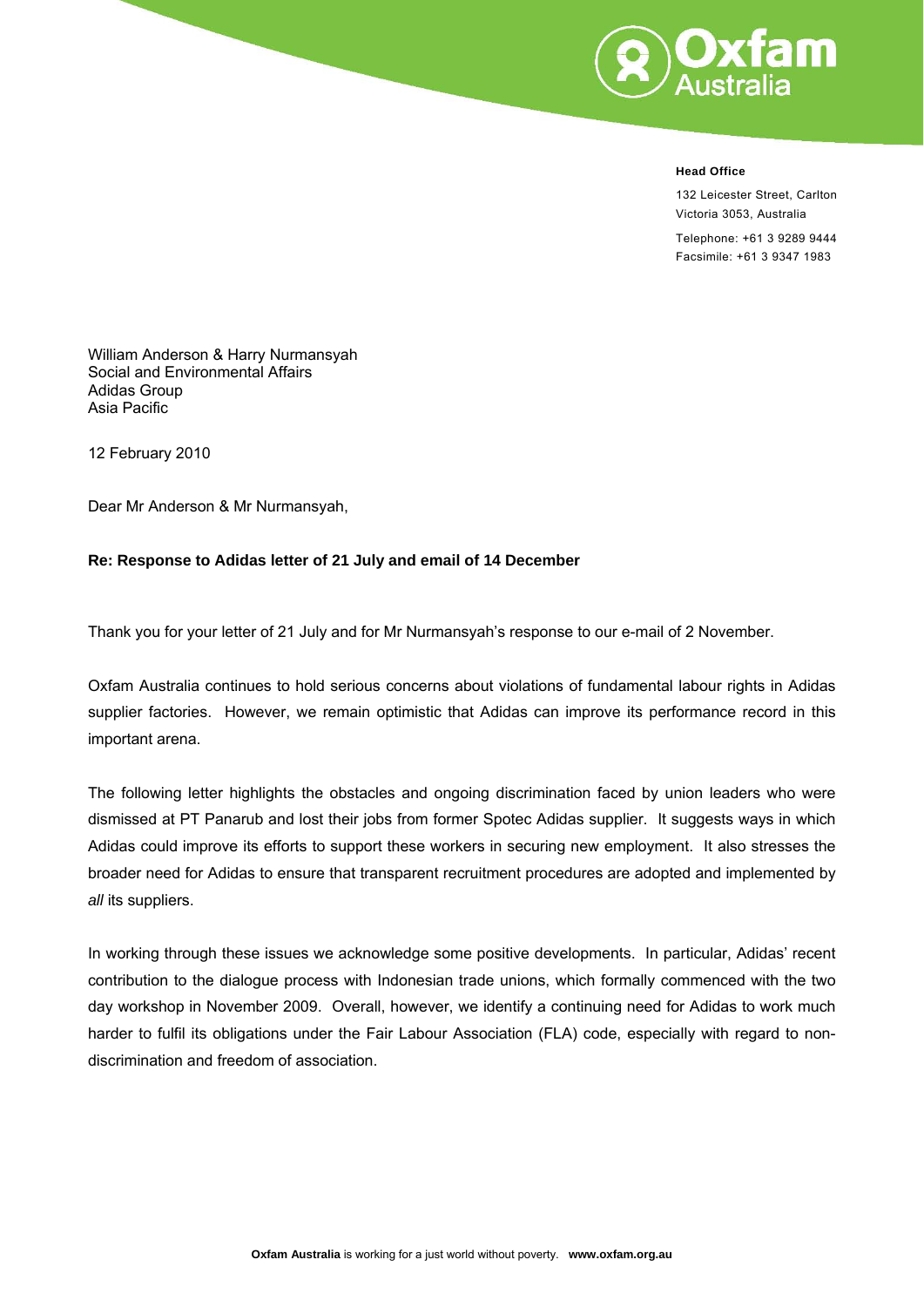## **1. Supporting Union Leaders Dismissed from Supplier Factories**

The following specific cases relate to Adidas' prior commitments to:

- Support former Panarub Perbupas/SBGTS union leaders and former PT Spotec in finding new employment.<sup>[1](#page-1-0)</sup>
- Ensure that these former employees are prioritised for recruitment at the Ching Luh Indonesia (CLI) factory.[2](#page-1-1)

In each of the below cases, we reiterate our request for Adidas to ensure that information on upcoming CLI job opportunities is made available to each Union and dismissed union leaders with sufficient time for these individuals to apply (we suggest 3 to 4 weeks).

## **1.1 CLI Applications from former union officials of PT Panarub**

You informed us during the teleconference on 10 August that CLI has been recruiting. As you know, Oxfam Australia believes CLI should exercise positive discrimination in favour of former union members from Panarub who were dismissed in 2005. Our reason for this position is that the dismissal of the Panarub union leaders violated their human rights. $3$  We expect that there will be no further discrimination against these union leaders by CLI but are yet to be fully convinced of this matter.

A number of the former Perbupas/SBGTS union leaders and union members dismissed from PT Panarub in 2005 remain in an economically perilous situation. They have been unable to obtain work with Adidas suppliers or factories elsewhere. We are currently in communication with six of these former Panarub workers who are seeking work at CLI or another Adidas supplier. Here are details of these six, with their length of service and experience at Panarub:

**Suwandi**, 30, warehouse & material logistician Worked: 1999 - 2007 Ph. 0813 8610 3640

**Suparjo** (**Parjo**), 33, assembling & stock fitting Worked: 1998 - 2007 TO BE PROVIDED-CHRIS AND MIMMY EMAILED 04/02/2010

**Suheli**, 37, hot press Worked: 1991 – 2007 No phone, but can be reached via SBGTS Panarub Secretariat

**Hamdani**, 32, chemical warehouse & hot press Worked: 1999 - 2007 Ph. 0856 812 1067

l

**Mohamad Ali (Ali)**, 33, chemical warehouse, leather warehouse & assembling Worked: 1999 – 2007

<span id="page-1-0"></span><sup>&</sup>lt;sup>1</sup> Adidas Letter to Oxfam Australia 22/06/2007, Adidas Letter to Oxfam Australia 04/10/2007.<br><sup>2</sup> Adidas Letter to Oxfam Australia 04/10/2007; Adidas letter to Oxfam Australia 07/04/2008.

<span id="page-1-1"></span><sup>&</sup>lt;sup>2</sup> Adidas Letter to Oxfam Australia 04/10/2007; Adidas letter to Oxfam Australia 07/04/2008.

<span id="page-1-2"></span> $3$  This violation has been confirmed by the May 2006 decision of the Indonesian Human Rights Commission (Komnas HAM).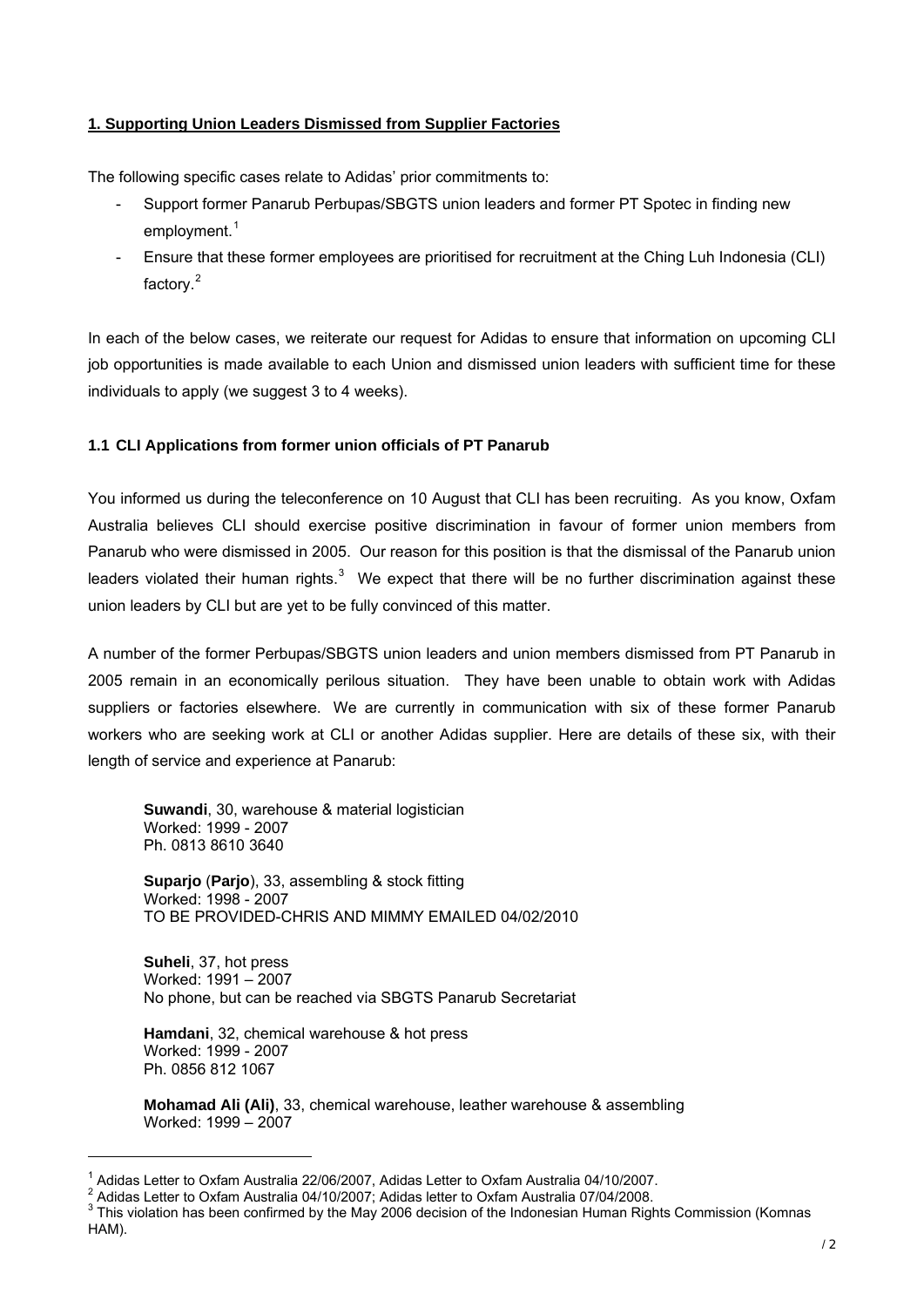Ph. 0818 0686 7508

**Neneng Dian Marlia**, 26, cutting, embossing & packing Worked: 2001 - 2005 Ph. 0813 1951 3787

**Suwandi** and **Hamdani** applied to CLI for work in May 2009. They both re-sent written applications to CLI in the period June-August 2009, at the same time **Suparjo** and **Suheli** also sent an application. All four have kept the postal receipts. Our understanding is that once workers are registered on CLI's recruitment database, they are automatically processed for jobs matching their skills as they arise, and they do not need to re-apply each time a job becomes available. We ask Adidas to clarify how CLI is implementing its database system and call on Adidas to take further steps to ensure all former Panarub union official applications are duly processed by CLI.

You confirmed in your letter of 21 July that Suwandi's application is on the CLI database, while in your e-mail of 14 December you noted it had been received but not processed. There has been a general lack of transparency regarding the treatment of his application by CLI and we ask Adidas to ensure that there has been no discrimination against unionised applicants such as Suwandi. In any case, we hope Suwandi will be offered the next warehouse or logistics job that becomes available at CLI.

We have encouraged **Hamdani**, **Neneng**, **Suheli**, **Parjo** and **Ali** to re-apply to CLI, and provide us with proof that they have sent the applications. We understand Hamdani and Parjo re-applied on November 26, and that Suheli, Ali and Neneng plan to re-apply soon, if they have not done so already. We look forward to hearing that these workers have been added to CLI's recruitment database.

- $\triangleright$  Oxfam Australia requests that Adidas clarify how CLI is implementing its database system and call on Adidas to take further steps to ensure all former Panarub union official applications are duly processed by CLI.
- $\triangleright$  We hope Suwandi will be offered the next warehouse or logistics job that becomes available at CLI.
- $\triangleright$  We ask that these former Panarub workers be prioritized for CLI recruitment, and that Adidas ensure there is no unfair discrimination against them.

## **1.2 CLI Applications from former union officials of PT Spotec**

l

Adidas has also undertaken to ensure that ex-Spotec workers are prioritised during recruitment and employment with CLI. $<sup>4</sup>$  $<sup>4</sup>$  $<sup>4</sup>$  Oxfam Australia strongly endorses this prioritisation.</sup>

We understand from your letter of 21 July 2009 that **Agus Santosa**, **Syaiful**, **Heri Kurniawan** and **Suhardi** are on the CLI recruitment database. Is that correct? Assuming that it is, we expect that they will be the first appointed to positions matching their skills and not discriminated against. The relevant skill sets are as follows:

<span id="page-2-0"></span><sup>4</sup> Adidas Letter to Oxfam Australia 04/10/2007; Adidas Letter to Oxfam Australia 07/04/2008; Adidas Letter to Oxfam Australia 20/08/2008.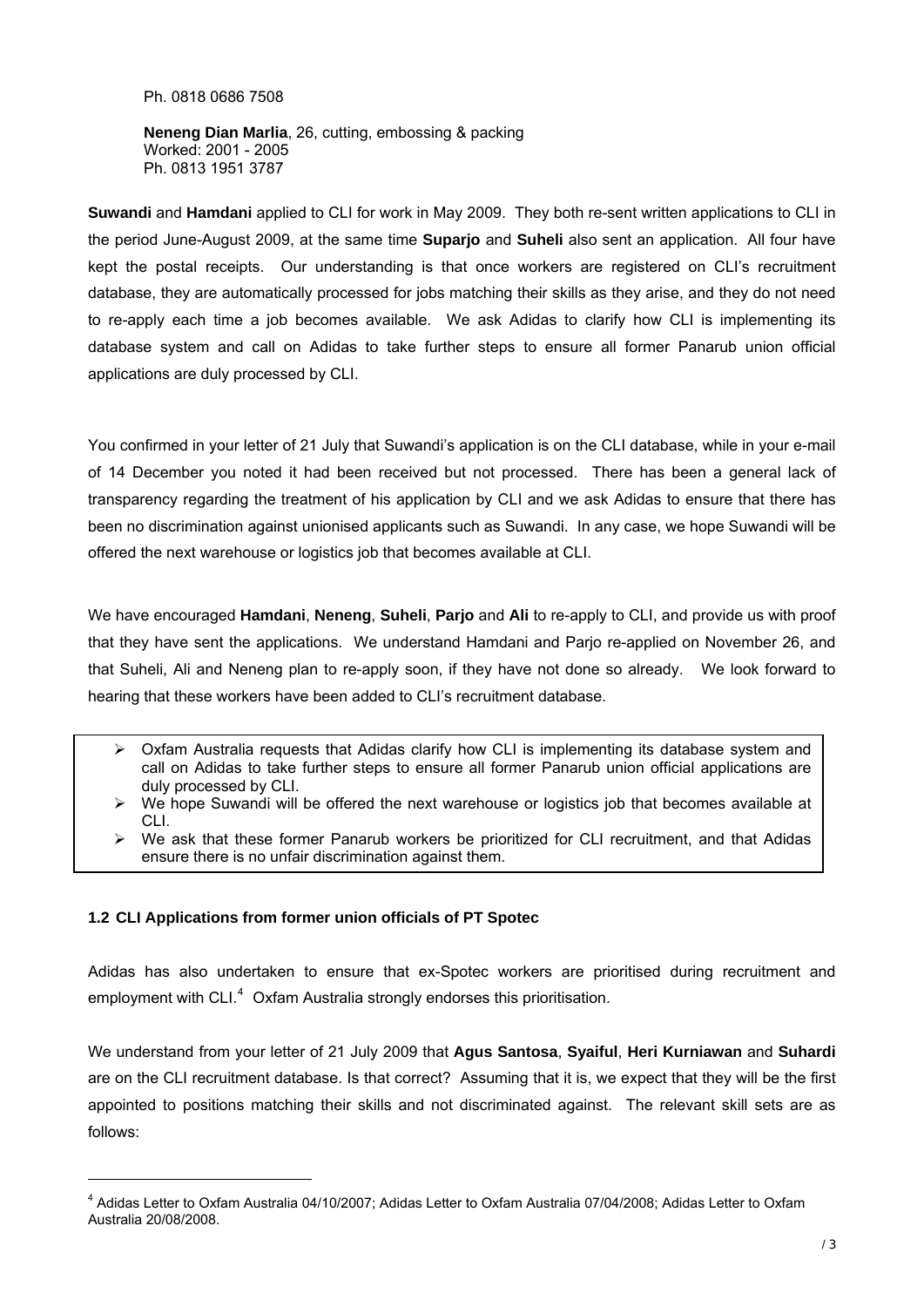Agus: Hot press & chemical Syaiful: Hot press Heri: Phylon production Suhardi: Phylon production

Thank you for advising us of the anticipated vacancies in CLI's Chemical Department from March 2010 and for offering to e-mail details directly to Mohamad Ali (ali\_gsbi@yahoo.com) and Agus Santosa (perbupas@yahoo.com) as they become available.

 $\triangleright$  Oxfam Australia expects that Adidas will take further steps to ensure that former union officials of PT Spotec will be informed of and appointed to the first suitable CLI positions that become available.

## **1.3 Information and On-line Notification regarding Job Vacancies in Adidas' Suppliers**

We appreciate your commitment to notifying the dismissed union leaders of vacancies in your supply factories and ensuring that they are not black-listed or discriminated against by your suppliers.<sup>[5](#page-3-0)</sup> Thank you for the spreadsheet detailing current vacancies in your suppliers.

You refer in your July 2009 letter to the possibility of your Indonesian suppliers posting vacancies on "an established online recruitment site," and note in your e-mail of 14 December that this has not yet occurred. We are aware that Adidas is concerned that this proposal might prove impractical. However, based on our research we strongly believe that this is both practical and achievable.

Our investigations have found that both CLI and Panarub HR Departments currently advertise vacancies for professional positions online.<sup>[6](#page-3-1)</sup> These advertisements, publicised in English and Bahasa Indonesia, demonstrate that both supplier companies are familiar with writing and posting on-line job advertisements. Given this fact, it should not be difficult for Adidas to make it compulsory that factory floor positions, rather than only high level positions, be advertised on-line in Bahasa Indonesia. It should be possible for Adidas to oblige suppliers to post the links to all such advertisements ―or the advertisements themselves― on a specified site. The details of this site should then be made available to dismissed Panarub union officials and former Spotec workers with *sufficient notice* (i.e. 3-4 weeks). As both suppliers are already conducting online job advertising we believe that Adidas should take steps to see that the online proposal goes ahead in the *near future.* 

 $\triangleright$  Oxfam Australia hopes that in the near future Adidas will have its suppliers advertise factory vacancies on-line with sufficient notice to ensure that information about vacancies is made readily available.

<span id="page-3-1"></span><span id="page-3-0"></span><sup>5</sup> Adidas letter to Oxfam Australia 17/12/2007; Adidas letter to Oxfam Australia 30/04/2009.<br><sup>6</sup> PT China Lub Indonesia prefeccional ish vecensies are aurrently peated an eiter auch esu <sup>6</sup> PT Ching Luh Indonesia professional job vacancies are currently posted on sites such as: <http://www.bukalowongan.com/lowongan-kerja-terbaru-2009-di-pt-ching-luh-indonesia/> [http://groups.yahoo.com/group/indonesia\\_headhunter/message/26497](http://groups.yahoo.com/group/indonesia_headhunter/message/26497) [http://lowongan.mercubuana.ac.id/2009/06/lowongan-kerja-lowongan-kerja\\_1032.html](http://lowongan.mercubuana.ac.id/2009/06/lowongan-kerja-lowongan-kerja_1032.html) PT Punarab professional job vacancies are currently posted at sites such as: [http://www.datakarir.com/index.php?show\\_emp=4825](http://www.datakarir.com/index.php?show_emp=4825) <http://lowongankerjabaru.web.id/lowongan-kerja-recruitment-staff-pt-panarub-industry> <http://lowongankerjabaru.net/2009/05/lowongan-recruitment-staff-panarub-industry-pt.html>

l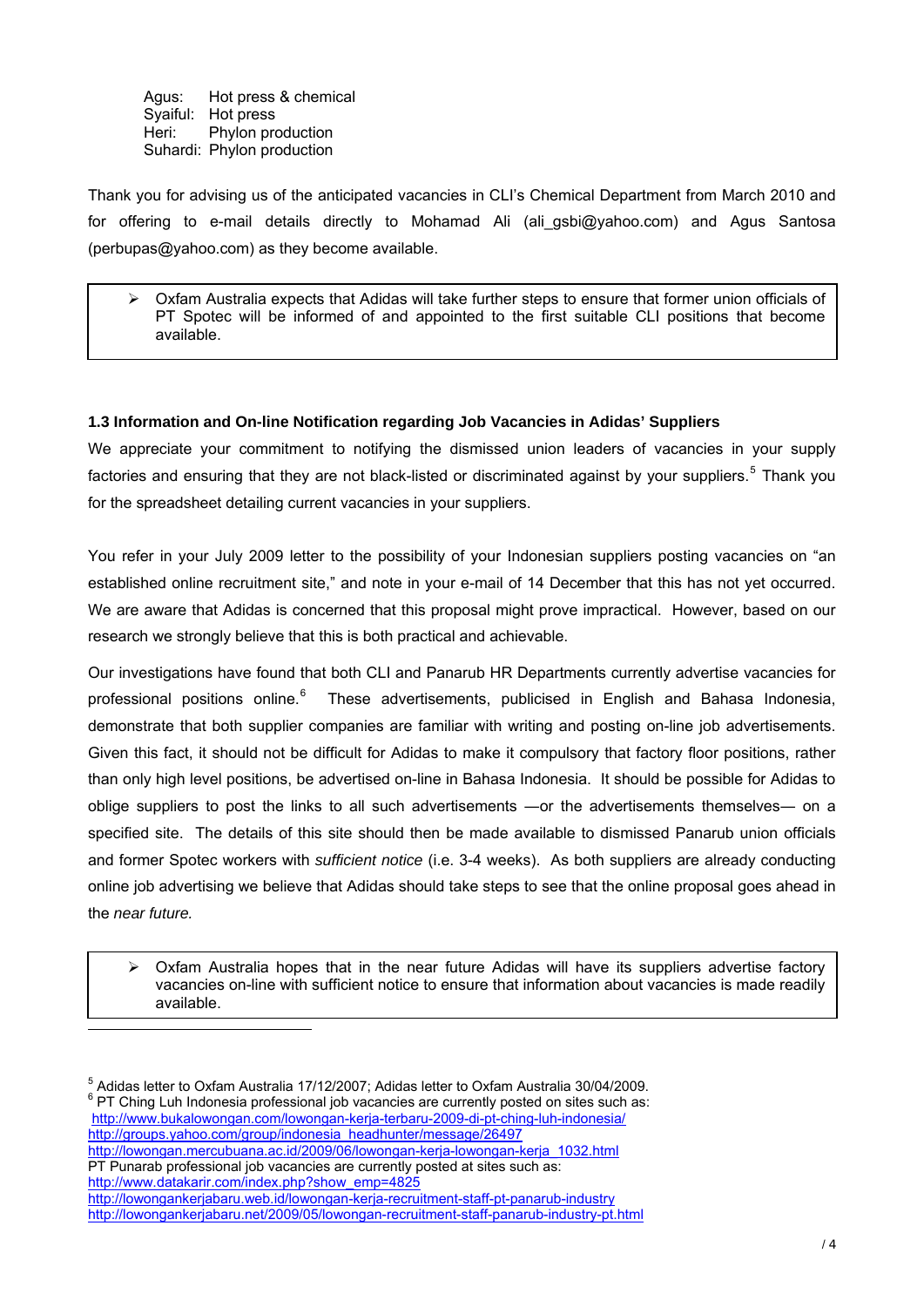# **2.0 Transparency in Adidas Supplier Recruitment Processes**

Beyond the cases of individual workers discussed above, Oxfam Australia also shares some more general concerns about the recruitment procedures practised by Adidas suppliers, including CLI and PT Nikomas.

# **2.1 CLI's recruitment procedures**

In investigating the TS case earlier this year, Adidas found that CLI had breached its own recruitment procedures. Adidas then recommended that CLI review and reform those procedures in order to prevent any further breaches. Oxfam Australia looks forward to hearing evidence that such a review and reform process is underway.

At the end of last year Tim Connor met with members of the FSKBU union at CLI. The FSKBU members reported that CLI continues to routinely breach its own recruitment procedures. These FSKBU members allege that CLI workers are not in fact selected on the basis of their experience or their training and test results. Whereas Adidas made a commitment that former workers from PT Spotec would be prioritised for jobs in CLI, FSKBU reports that in practice the opposite is the case. According to FSKBU, many of their members from the former PT Spotec factory have made multiple applications and been tested up to seven times, but each time have not been offered a job, while workers with less experience have been appointed.

Given these ongoing problems with CLI's recruitment procedures, and the considerable frustrations they are causing for former workers from PT Spotec, we ask that Adidas require CLI to automatically employ former Spotec workers as jobs which match their skills and experience become available, rather than requiring the workers to go through the flawed recruitment process. If Adidas is not willing to take this step, we ask that at the very least Adidas carefully monitor the testing process in all cases to ensure there is no further discrimination.

 $\triangleright$  In light of the continuing problems with CLI recruitment procedures. Adidas should intervene to ensure that Spotec workers are employed in appropriate positions. Failing this, Adidas should investigate applications and testing first hand to make certain that further discrimination does not take place.

## **2.2 Transparency in aptitude tests at CLI**

l

**Ari** (short for Maryati) worked at PT Spotec for six years in Sewing, Development and Assembly. There were never any complaints about her work at Spotec, nor did she ever receive any warnings before her dismissal when Spotec closed in 2005.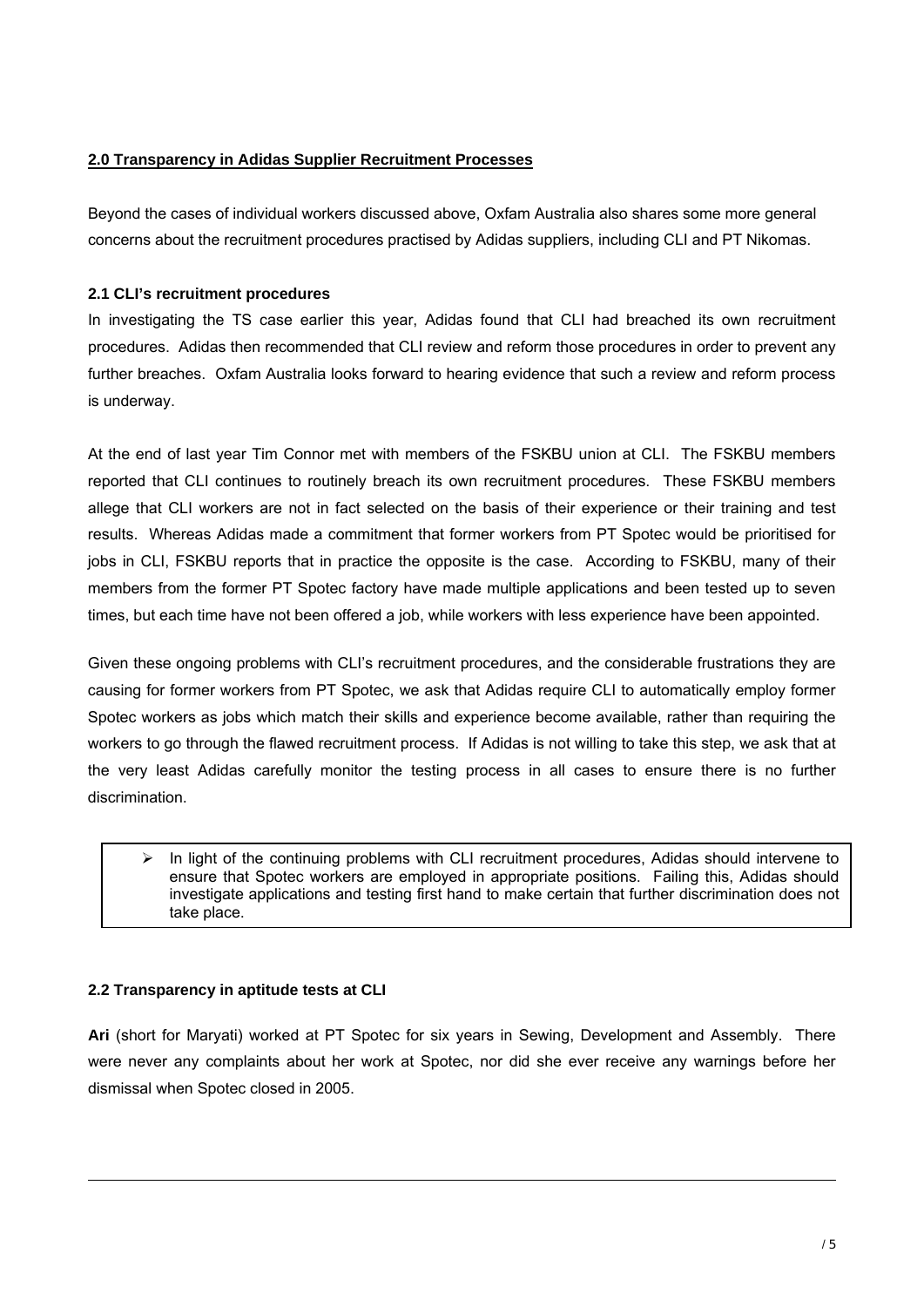Confident of her high level of skills, competence and experience Ari was optimistic that she would be employed by CLI. Ari has since applied for a job there, but was told she failed the aptitude test. The pass score for the test was set at 60 and Ari's recorded results were as follows:

 Ability to understand theories: 50 Ability to operate: 50 Ability to adapt: 50 Creativity: 50 Discipline: 50

Ari has retained the score card stating the above.

Ari believes that her aptitude test was not conducted fairly and that these scores do not reflect either her knowledge or skills. She is concerned that CLI management is reluctant to hire her on account of her union activity at Spotec.

While some other FFSKBU leaders now work at CLI, Ari believes this is because they had the benefit of local residency combined with the personal backing of the local village head. As we have previously discussed and agreed, it seems clear that at least some current workers at CLI gained employment at the factory as a result of their local connections. Given that those former FFSKBU leaders who have gained employment at CLI enjoy those connections; their employment does not prove that there has been no discrimination against others.

As further evidence of discrimination against the right to organise, Ari reports that during her training days at CLI, the supervisor who was training her offered to promote her to forewoman, on condition she give up her union involvement. Ari refused.

There are disturbing parallels between Ari's situation and the 'foul play' you found occurred in TS's case. It that instance, Adidas insisted CLI hire TS, given the 'wrongdoing' CLI admitted had occurred, and in August this year TS was hired.

In this case Ari alleges similar tampering. Ari believes that she has been the victim of discrimination due to her active role as a union organiser. Reassured by your action in TS's case, and recalling your undertaking to prioritise ex-Spotec workers in recruitment by CLI, we ask that you arrange for CLI to re-test Ari in the presence of an independent expert.

 Oxfam Australia urges Adidas to intervene in the case of Maryati's CLI application and arrange that Maryati be re-tested in the presence of an independent expert.

## **2.2 Allegations of discrimination against applicants without local identity cards (KTP)**

In your letter and during our phone conversation, you indicated that only a few hundred people local to CLI have been given preferential treatment in hiring, and that you do not believe there has been discrimination against applicants from outside the local area.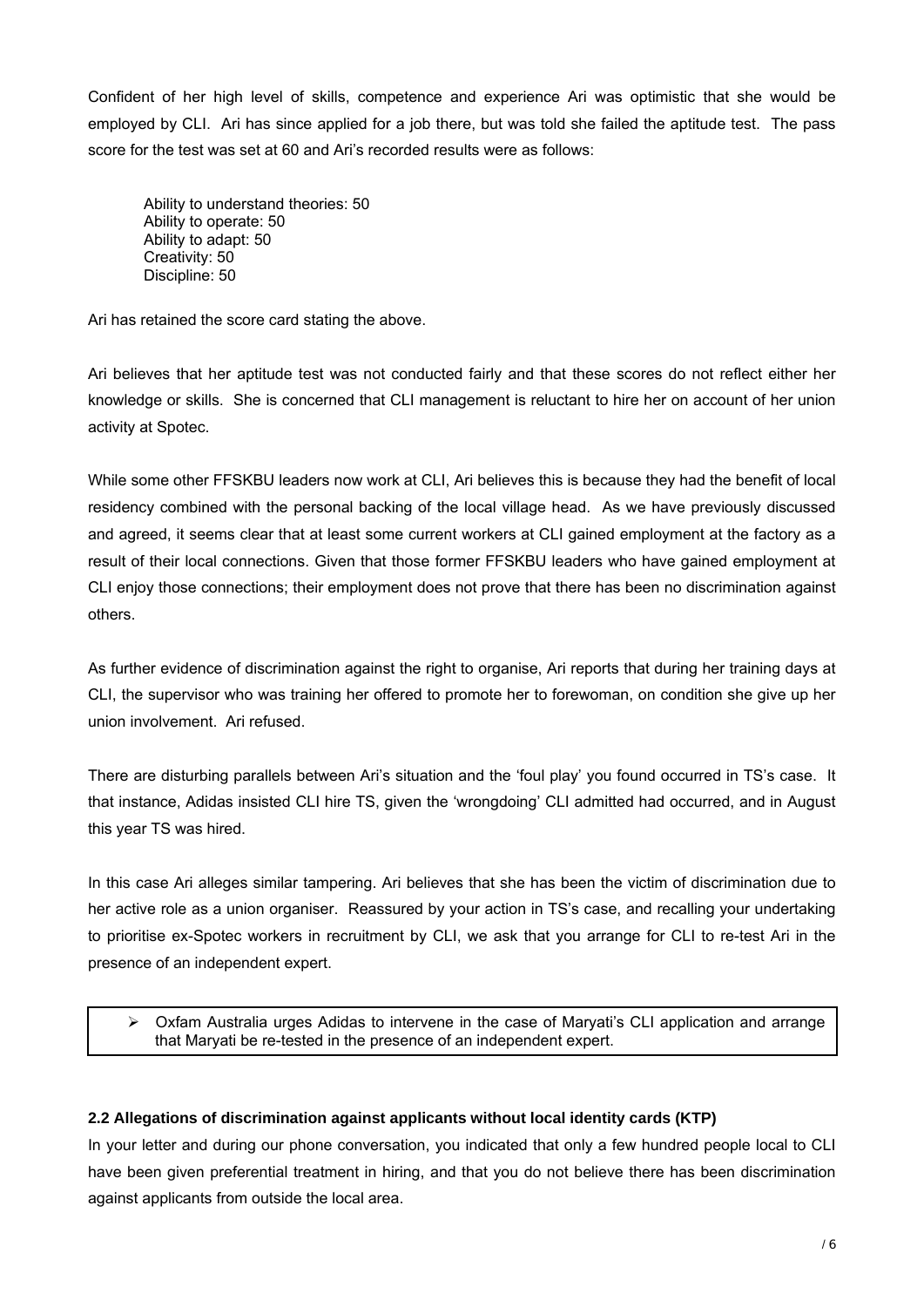Could you please confirm the exact number of workers employed at CLI with local identity cards, as compared with workers whose identity cards are from other areas? To guard against both discrimination and the appearance of discrimination, could Adidas ask CLI to conduct its recruitment processes 'blind' without requiring applicants to produce identity cards until *after* a decision has been made to offer a worker a job?

 $\triangleright$  Oxfam Australia asks Adidas to provide concrete evidence to show that discrimination based on identity cards has not occurred. Regardless of whether discrimination can be proven Oxfam Australia strongly suggests that Adidas ask CLI to implement a blind recruitment process to curb the possibility of unfair discrimination based on identity cards at the initial recruitment stage.

## **2.3 Allegations of bribery at PT Nikomas**

You will be aware that Neneng Dian Marlia has provided Adidas with a written statement concerning the bribe she paid to secure work at PT Nikomas. Neneng is willing to give further evidence of this directly to Adidas. We look forward to hearing the results of your investigations.

### **2.4 Investigations into Suparjo ('Parjo') at PT Alaska**

You will recall Parjo was one of those illegally dismissed from Panarub after 10 years of service in assembly. He reports that he worked briefly at PT Alaska, although PT Alaska denies this. As noted above, Parjo has now applied for work at CLI. Given that Adidas is phasing out of production at PT Alaska, we have regretfully agreed with Parjo that we will no longer pursue his case in relation unfair dismissal at PT Alaska. We will instead be asking Adidas to ensure that Parjo is not discriminated against in his application to work at CLI.

We do want to comment, however, on the request in your e-mail of 27 August that Parjo's witness supply "some sort of (written) evidence or record to support his story." What written evidence could there be? As stated in our e-mail of 2 November, Oxfam is concerned that privileging written evidence of events puts workers at an unfair disadvantage relative to management. While it is possible verbal evidence may be unreliable, it's also possible to falsify written evidence. There are ways of testing the validity of both forms of evidence. By accepting the testimony of credible witnesses, and protecting them from reprisals, it is likely that more people will come forward to corroborate verbal evidence.

### **3.0 Violations of the FLA Code and Adidas Workplace Standards**

As previously discussed, it is our understanding that Adidas' membership of the FLA requires you to actively investigate alleged FLA Code violations. Further, we believe that in such cases Adidas is obliged to make a finding as to whether a violation has occurred. We ask, therefore, that in future Adidas routinely investigate alleged violations of the FLA Code, including the provision on freedom of association.

### **3.1 Re-instatement of Kosnan, SBGTS union leader at Panarub**